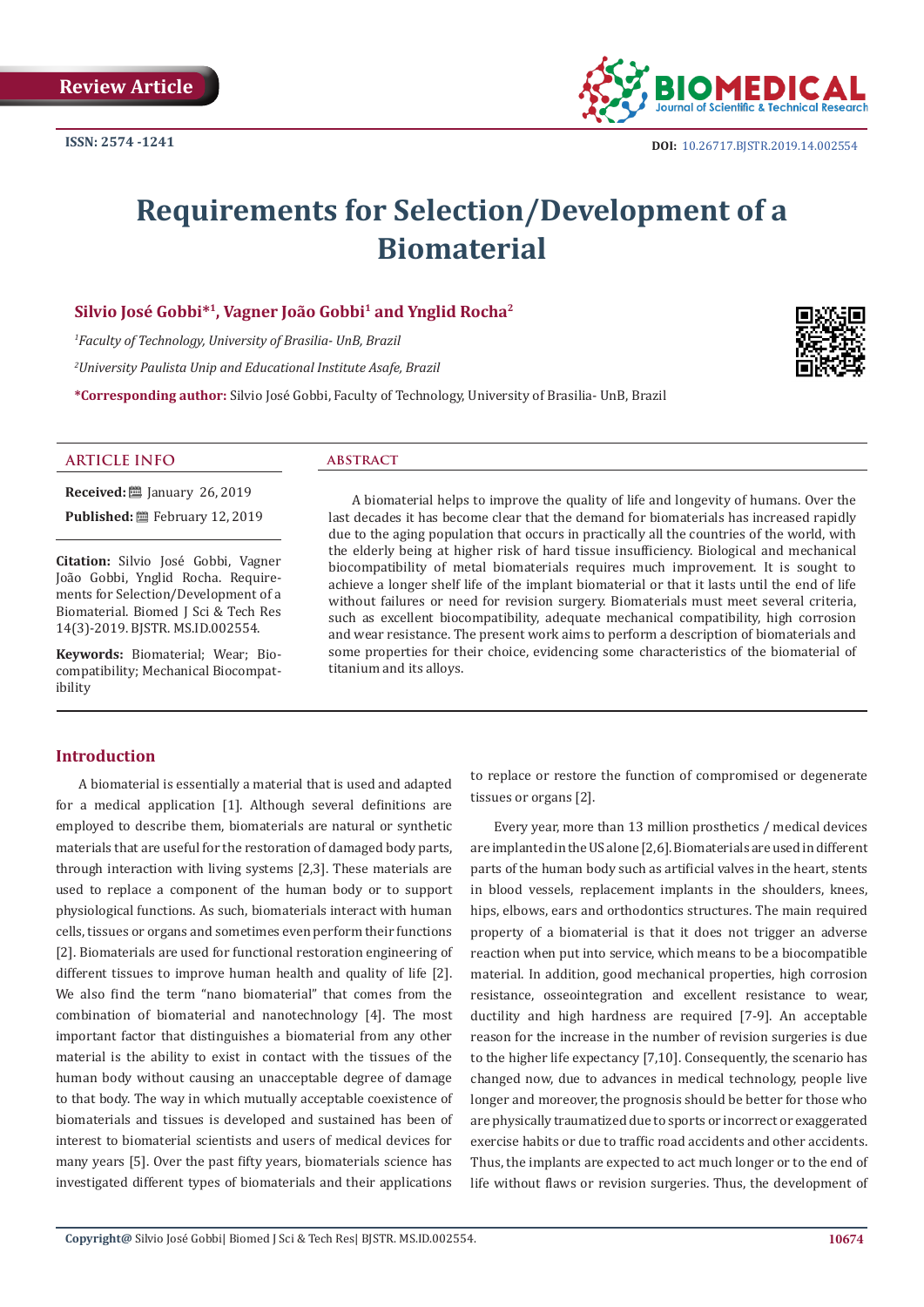suitable material with high longevity and excellent biocompatibility is highly essential. Although various materials are currently in use as biomaterials, titanium alloys are rapidly emerging as the first choice for most applications [7].

# **Aspects to be Considered for the Selection of a Biomaterial**

## **Biological Compatibility or Biocompatibility**

Biocompatibility has traditionally been related to implantable devices that were intended to remain within an individual for a long time. For those who were developing and using the first generation of implantable devices during the years between 1940 and 1980, it became increasingly obvious that the best biological performance would be achieved with materials that were the least chemically reactive [5]. Biocompatibility is defined as the ability or capacity of the material to be used in close connection with living tissue without causing adverse effects to them [11,12]. The materials used as implants are expected to be highly non-toxic and should not cause any inflammatory or allergic reactions in the human body. The rejection of an orthopedic implant due to the toxic release of metallic ions, for example, will lead to the final failure [13]. The body parts or tissue of a patient coming into contact with the implants should avoid any physical irritation, inflammation, toxicity, mutagenic or carcinogenic action [14,15].

The "fibrous capsule" that surrounds the implant is also the basis of the biocompatibility of the biomaterials, and the final stage of the implantation process is represented by this capsule, which begins when the plasma proteins come into contact or are adhered to the repair [16]. The success of biomaterials depends mainly on the reaction of the human body to the implant and this measures the biocompatibility of a material [5]. When implants are exposed

to human tissues and fluids, various reactions occur between the host and the implant material and these reactions determine the acceptability of these materials by our system. Problems related to biocompatibility are

a) thrombosis, which involves blood clotting and adhesion of blood platelets to the surface of the biomaterial, and

b) encapsulation of fibrous tissue from implanted soft tissue biomaterials [7].

However, the biocompatibility of the implants also depends greatly on their corrosion behaviour [9,17]. Thus, the greater the corrosion of the implants, the more toxic ion rates are released into the body routinely and higher risk of adverse effects can be expected [7,9,18].

The human body consists of a significant number of natural elements with water (H2O), comprising about 65 to 75% by weight of the total composition. Consequently, most of the mass of a human body contains oxygen and carbon [13,19]. Table 1 shows a list of elements found in the human body. Where, about 96% of the available elements are oxygen, hydrogen, carbon and nitrogen, which are the building blocks of water and proteins [9]. Additional  $\sim$  4% of body mass comes in the form of bone minerals and blood composed of Ca, P, Mg and extracellular fluids comprising Na, Cl and K. As such, any implant developed on the basis of these elements would be compatible with the human body [9]. However, there are few trace elements (trace elements) that are toxic at high levels. Therefore, the appropriate composition required for the metallic implant cannot be toxic. Therefore, the implant will not release toxic metal ions, which causes inflammatory or allergic reactions in the human body [9] (Table 1).

| Elements in the Human Body [13, 19] |      |      |     |     |    |     |     |     |     |         |     |                  |
|-------------------------------------|------|------|-----|-----|----|-----|-----|-----|-----|---------|-----|------------------|
| Element                             |      |      |     |     | Cа |     | .,  |     | Na  | c.<br>u | Mg  | Trace<br>element |
| Wt%                                 | 65.0 | 18.5 | 9.5 | 3.3 | سد | 1.0 | 0.4 | 0.3 | 0.2 | 0.2     | 0.1 | < 0.01           |

**Table 1:** Elements in the human body [13,19].

**Biocompatibility of Titanium Alloying Element:** Titanium is not found in the human body and plays no known biological role in the human body [20] and is non-toxic even in large doses [13]. When amounts of up to 0.8 mg of titanium were ingested daily by humans, most titanium was excreted without being digested or absorbed [21]. Titanium implants are generally not rejected by the body and generally make good physical connections with the host bone. In vitro assays have shown that titanium can, however, inhibit osteogenic differentiation of mesenchymal stem cells [22] and may cause genetic changes in connective tissue [23].

**Biocompatibility of Titanium Alloys:** Compared with stainless steel and cobalt alloys, titanium alloys have proved to be superior in terms of biocompatibility due to their excellent corrosion resistance [13,24]. In general, 316L stainless steel shows a relatively good biocompatibility, but at a less satisfactory level than CoCrMo and titanium alloys, due to the higher corrosion rates, as outlined below [13] (Figure 1).

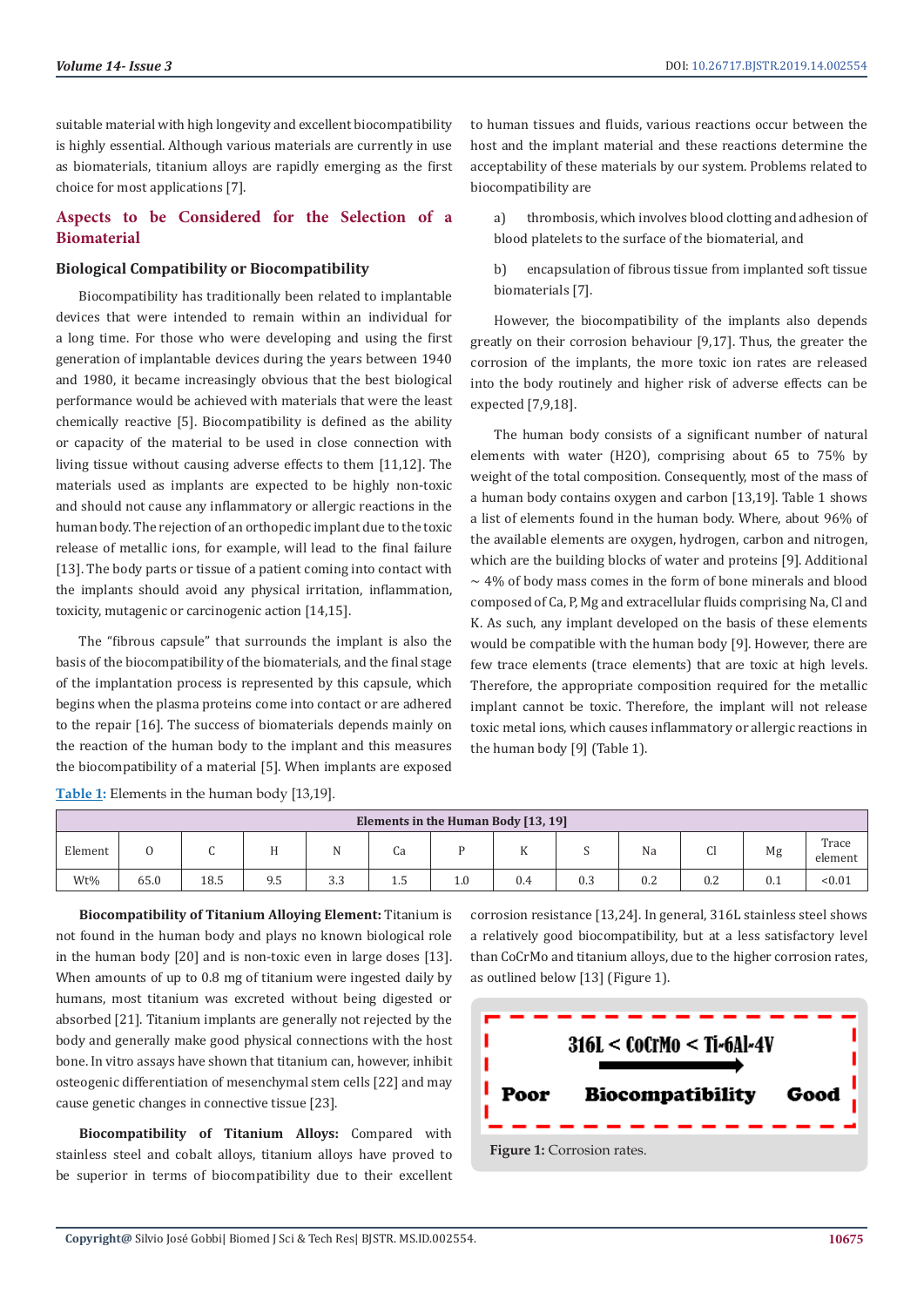The first generation of titanium alloys, represented by the Ti-6Al-4V alloy, has been reported to cause allergic reactions to the human body [25]. The second generation of titanium alloys ( titanium alloys) has been developed and investigated with great interest. Some stabilizing elements of the phase, such as molybdenum, tantalum and zirconium, are used as alloying elements and are considered relatively safe when compared to vanadium and aluminum [26].

The increased use of titanium and its alloys as biomaterials comes from its superior biocompatibility and excellent corrosion resistance because of the thin layer of surface oxide and good mechanical properties such as a certain Young's modulus and low density that make these metals present a Behavior mechanic close to the bones [8]. Light, resistant and fully biocompatible, titanium is one of the few materials that naturally combine the implantation requirements in the human body [8,25]. In relation to titanium and its alloys, commercially pure titanium (cp Ti, grade 2) and Ti-6Al-4V (grade 5) are widely used as replacements for hard tissue in artificial bones, joints and dental implants [8]. In the substitution of hard tissue (bone), as the smallest Young's modulus fits in the direction of reducing the effect of stress shielding, the low modulus of elasticity of commercially pure titanium and its alloys is usually seen as a biomechanical advantage.

Another property that makes titanium and its alloys the most promising biomaterials for implants is that titanium-based materials generally have the formation of an extremely thin and adherent protective titanium oxide film. The presence of this spontaneous oxide film in the passivation or repassivation process is an important criterion for the excellent biocompatibility and corrosion resistance of titanium and its alloys [8]. With regard to the medical applications of these materials, the use of commercially pure titanium is more limited to dental implants because of their limited mechanical properties [8]. In cases where good mechanical characteristics are required, such as in hip implants, knee implants, screws and plates, the Ti-6Al-4V alloy is widely used [27,28]. One of the most common applications of titanium alloys are artificial hip joints that consist of a joint bearing (head and femoral cup) and stem, where the metal cup and the components of the hip stem are made of titanium. In addition, they are also often used in knee joint replacements, which consist of a femoral and tibial component made of titanium and a polyethylene joint surface [8], as shown in Figure 2.

# **Mechanical Compatibility**

It refers to the appropriate mechanical properties according to the function to be performed and the site to be implanted [25]. In addition, bioimplants shall have appropriate mechanical strength to withstand all forces and related loads. Primarily, the material selected for a specific application must have the ability to withstand the load, therefore, they will not be susceptible to fracture [9]. For a specific function, purpose or application, the mechanical properties

determine the type of biomaterial to be chosen. Tensile strength, hardness, osseointegration, modulus of elasticity, resistance to corrosion wear are some of the properties that are of fundamental importance. Thus, if during the application the biomaterial will be subjected to repeated cyclic loads, success over the use of the implant subjected to this type of loading is determined by the fatigue strength of the material.

If an implant fractures due to inadequate resistance or divergence in mechanical properties between the bone and the implant, this is referred to as biomechanical incompatibility [7]. The bone replaced material should have a bone equivalent Young's modulus. The bone modulus varies in magnitude from 4 to 30 Gpa depending on the type of bone and the direction of the measurement [29,30]. Current implant materials that have greater stiffness than the bone prevent the necessary stress from being transferred to the adjacent bone, resulting in bone resorption around the implant and, consequently, for implant loosening. This biomechanical incompatibility that leads to the death of bone cells is called the stress shielding effect [29]. Therefore, a material with excellent combination of high strength and low Young's modulus closer to the bone should be used for implantation to avoid implant loosening and longer service period, avoiding revision surgery [7].

#### **High Corrosion Resistance**

The biomaterials are normally exposed to the critical level of humidity and in environment with high percentage of localized corrosion [9]. The low corrosion resistance of implants in body fluid results in the release of metal ions not compatible with implants in the body [7]. It has been found that released ions cause allergic and toxic reactions [7,31]. Corroded implants in the human body cause excess of harmful and toxic metal ions such as Fe, Cr, Ni, Co, and Ti released into the body fluid [9,32]. Initially, these main trace elements in metallic implants would not be harmful by the released ions. However, when implants begin to corrode, these trace elements aggressively diffuse into the body. Excessive release of these harmful metal ions may cause adverse effects to the human body [9]. When the oxide layer on the metal is broken, corrosion occurs, and a metal ion is released. The outer layer is then passivated in a process known as regeneration. The regeneration time or repassivation time of the surface oxide layer is different for various applied materials [13]. The rate of corrosion and the release of some metal ions are highly dependent on the regeneration time [33].

The regeneration time for various alloys was observed based on the formation of surface oxide layers as shown in Figure 3. From the observation of these alloys, the regeneration time for SS 316L is longer compared to the CoCrMo and Ti-6Al-4V alloys. Figure 2 indicates that SS 316L released a higher number of ions compared to the CoCrMo and Ti-6Al-4V alloys [33]. Thin layer formation through surface modification improves the biocompatibility performance with wear resistance and corrosion resistance [9] (Figure 3). In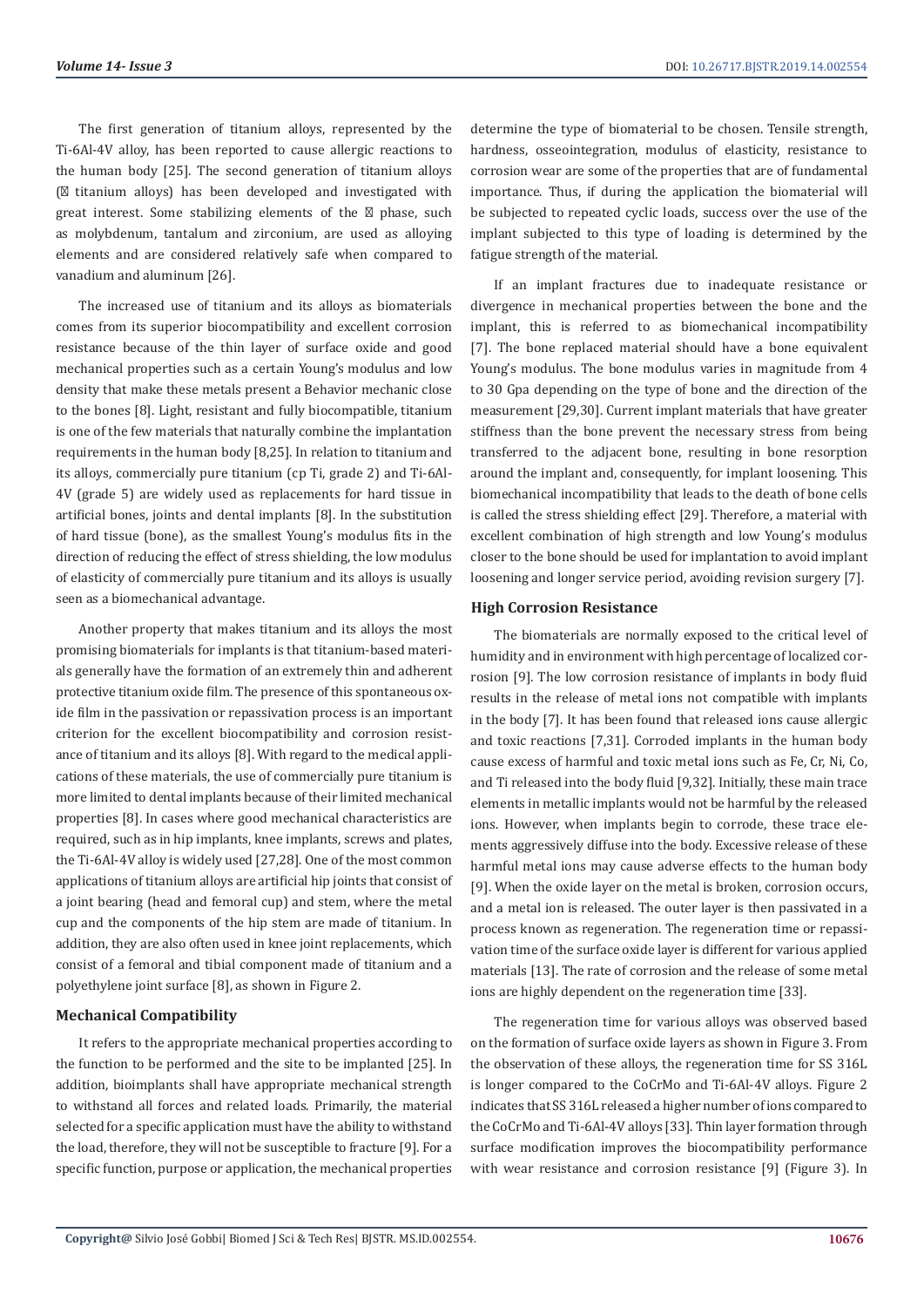general, in the in vivo studies, the general conclusion is that the presence of metal ions in the body leads to biological responses [32]. Although the release of metal by corrosion and wear can be considered in principle to be very limited, the accumulation of longterm metal ions and particles in the human body is of great concern. The presence of metallic ions in the tissues around implants has

been reported to cause carcinogenicity, hypersensitivity, allergy, local tissue toxicity, inflammation and genotoxicity. Thus, the development of implants with high resistance to corrosion and wear is of prime importance for the longevity of the material in the human system [7].



**Figure 2:** Schematic diagram of the artificial hip joint and knee implant.



Figure 3: Time required for regeneration of surface oxide layers for some alloys [9].

# **High Wear Resistance**

The low wear resistance leads to the release of implant wear debris into the surrounding tissue and can produce an adverse cellular response leading to the release of harmful enzymes, inflammation, osteolysis, infection, pain and bone resorption [7,34]. The wear resistance of the material plays a significant role in the proper functioning of the biomaterial, avoiding loosening of the implant and reactions in the tissue in which it is deposited, improving the quality of life of the patient [35]. A description of the importance of wear performance of metal biomaterials was carried out in previous work by the present authors [35].

### **Osseointegration**

It is defined as the direct anchoring of an implant by the formation of bone tissue around the implant without fibrous tissue growth at the bone-implant interface [36,37]. Osseointegration is the stable and functional union between the bone and an implanted surface. This phenomenon occurs after insertion of the device into the bone and migration of the bone cells to the surface of the bone [38]. The osseointegration of a bone fixation is defined as the intimate apposition of newly formed bone and reformed in congruence with the fixations, including surface irregularities, so that, with the analysis by optical microscopy, there is no interposition of connective or fibrous tissue and is established a direct structural and functional connection, able to withstand normal physiological loads without excessive deformation and without initiating a rejection mechanism [28]. However, the term osseointegration can be defined considering several points of view: scientific and under the patient's eye [39]. From the point of view of patient's, an implant is osseointegrated if it provides a stable and seemingly immobile support of a prosthesis under functional loads without pain, inflammation or loosening.

From the point of view of macroscopic and microscopic biology and medicine, osseointegration of an implant in the bone is defined as the intimate apposition of newly formed bone, including surface irregularities, so that, by optical microscopy analysis, there is no interposition of connective tissue or fibrosis, and a direct structural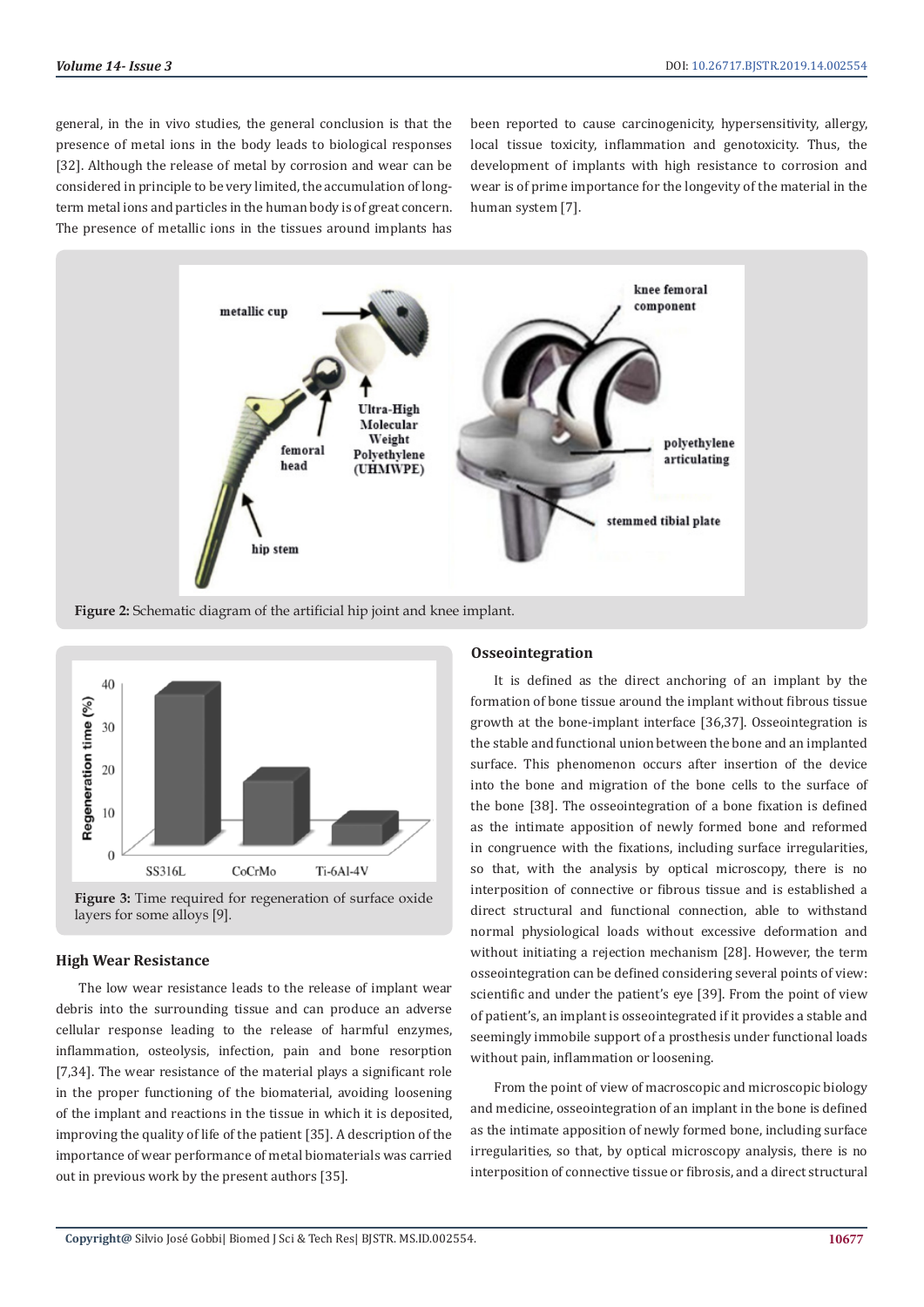and functional connection is established, capable of withstanding normal physiological loads without excessive deformation and without initiating a rejection mechanism. From the macroscopic biomechanical point of view, an implant is osseointegrated if there is no increase in mobility between the implant and the living bone and surrounding bone marrow under levels and types of functional load throughout the life of the patient. It is also necessary that the deformations are of the same order of magnitude as when the same loads are applied directly to the bone. From a microscopic biophysical point of view: osseointegration implies that, in optical and electron microscopy, the identifiable components of tissue in a thin zone around the surface of the implant are identified as normal bone and spinal components, which continually constitute a normal bone structure around the fixation. This implies that the mineralized tissue must be in contact with nanometres, so that there is no significant material interfaced functionally at the interface [39].

#### **Final considerations**

The discussion mentioned above illustrates that for choosing a biomaterial one must observe some fundamental properties according to the specific application to be performed by the implant. Biocompatibility is the basic point of choice, and titanium alloys are superior in terms of compatibility compared to stainless steel and cobalt alloys. High wear resistance prevents implant loosening, adverse reactions and revision surgery. A biomaterial should not present mechanical incompatibility, having a modulus of elasticity equivalent to that of bone avoiding the effect of stress shielding. It must also have high corrosion resistance avoiding the release of non-compatible metallic ions from the implant to the body. In all biomaterial selection and development, the objective is the longevity of the implant in the living organism and a better quality of life of the patient.

#### **References**

- 1. [Tathe A, Ghodke M, Nikalje, AP \(2010\) A Brief Review: Biomaterials and](https://innovareacademics.in/journal/ijpps/Vol2Suppl4/800.pdf)  [Their Apllication. Int J Pharm Pharm Sci 2\(4\): 19-23.](https://innovareacademics.in/journal/ijpps/Vol2Suppl4/800.pdf)
- 2. [Bose S, Ke D, Sahasrabudhe H, Bandyopadhyay, A \(2017\) Additive](https://www.sciencedirect.com/science/article/pii/S0079642517301020)  [Manufacturing of Biomaterials. Progress in Materials Science 93: 45-](https://www.sciencedirect.com/science/article/pii/S0079642517301020) [111.](https://www.sciencedirect.com/science/article/pii/S0079642517301020)
- 3. [Ebrahimi M \(2018\) Biomaterials Application in Therapeutic and](https://biomedres.us/pdfs/BJSTR.MS.ID.001707.pdf)  [Regenerative Medicine from the Perspective of Patients' Faith. BJSTR](https://biomedres.us/pdfs/BJSTR.MS.ID.001707.pdf)  [8\(5\): 1-3.](https://biomedres.us/pdfs/BJSTR.MS.ID.001707.pdf)
- 4. [Kazemipoor M \(2017\) Application of Nanobiomaterials in Endodontics.](https://biomedres.us/pdfs/BJSTR.MS.ID.000566.pdf)  [Biomed J Sci & Tech Res 1\(7\): 1-3.](https://biomedres.us/pdfs/BJSTR.MS.ID.000566.pdf)
- 5. [Williams DF \(2008\) On the mechanisms of biocompatibility. Biomaterials](https://www.ncbi.nlm.nih.gov/pubmed/18440630)  [29\(20\): 2941-2953.](https://www.ncbi.nlm.nih.gov/pubmed/18440630)
- 6. [Wang X \(2013\) Overview on Biocompatibilities of Implantable](https://www.intechopen.com/books/advances-in-biomaterials-science-and-biomedical-applications/overview-on-biocompatibilities-of-implantable-biomaterials)  [Biomaterials. Advances in Biomaterials Science and Biomedical](https://www.intechopen.com/books/advances-in-biomaterials-science-and-biomedical-applications/overview-on-biocompatibilities-of-implantable-biomaterials)  [Applications pp. 111-155.](https://www.intechopen.com/books/advances-in-biomaterials-science-and-biomedical-applications/overview-on-biocompatibilities-of-implantable-biomaterials)
- 7. [Geetha M, Singh AK, Asokamani R, Gogia AK \(2009\) Ti based biomaterials,](https://www.sciencedirect.com/science/article/pii/S0079642508001126)  [the ultimate choice for orthopaedic implants- A review. Progress in](https://www.sciencedirect.com/science/article/pii/S0079642508001126)  [Materials Science 54\(3\): 397-425.](https://www.sciencedirect.com/science/article/pii/S0079642508001126)
- 8. [Viteri VS, Fuentes H \(2013\) Titanium and Titanium Alloys as](https://www.intechopen.com/books/tribology-fundamentals-and-advancements/titanium-and-titanium-alloys-as-biomaterials)  [Biomaterials. Tribology Fundamentals and Advancements pp. 155-181.](https://www.intechopen.com/books/tribology-fundamentals-and-advancements/titanium-and-titanium-alloys-as-biomaterials)
- 9. [Asri RI, Harun WS, Lah NA, Ghani SA, M Samykano, et al. \(2017\) Corrosion](https://www.sciencedirect.com/science/article/pii/S0928493116325619) [and surface modification on biocompatible metals: A review. Materials](https://www.sciencedirect.com/science/article/pii/S0928493116325619) [Science and Engineering: C 77\(1\): 1261-1274.](https://www.sciencedirect.com/science/article/pii/S0928493116325619)
- 10. [Gepreel MA, Niinomi M \(2013\) Biocompatibility of Ti-alloys for long](https://www.sciencedirect.com/science/article/pii/S1751616112003268)[term implantation. J Mech B Materials 20: 407-415.](https://www.sciencedirect.com/science/article/pii/S1751616112003268)
- 11. [Hedberg YS, Qian B, Shen Z, Virtanen S, Wallinder IO \(2014\) In vitro](https://www.ncbi.nlm.nih.gov/pubmed/24598762) [biocompatibility of CoCrMo dental alloys fabricated by selective laser](https://www.ncbi.nlm.nih.gov/pubmed/24598762) [melting. Dental Materials 30\(5\): 525-534.](https://www.ncbi.nlm.nih.gov/pubmed/24598762)
- 12. [Plummer DR, Berger RA, Paprosky W G, Sporer SM, Jacobs JJ, et al.](https://www.ncbi.nlm.nih.gov/pubmed/26321628) [\(2016\) Diagnosis and management of adverse local tissue reactions](https://www.ncbi.nlm.nih.gov/pubmed/26321628) [secondary to corrosion at the head-neck junction in patients with metal](https://www.ncbi.nlm.nih.gov/pubmed/26321628) [on polyethylene bearings. The Journal of Arthroplasty 31\(1\): 264-268.](https://www.ncbi.nlm.nih.gov/pubmed/26321628)
- 13. [Chen Q, Thouas GA \(2015\) Metallic implant biomaterials. Materials](https://www.sciencedirect.com/science/article/pii/S0927796X14001077) [Science and Engineering R 87: 1-57.](https://www.sciencedirect.com/science/article/pii/S0927796X14001077)
- 14. [Freire WP, Fook MV, Barbosa EF, Camila dos S. Araújo, Rossemberg C.](https://www.scientific.net/MSF.805.19) [Barbosa, et al \(2015\) Biocompatibility of dental restorative materials.](https://www.scientific.net/MSF.805.19) [Materials Science Forum 805: 19-25.](https://www.scientific.net/MSF.805.19)
- 15. [Fathi MH, Salehi M, Saatchi A, VMortazavi, S B Moosavi \(2003\)](https://www.sciencedirect.com/science/article/pii/S0109564102000295) *In vitro*  [corrosion behavior of bioceramic, metallic, and bioceramic-metallic](https://www.sciencedirect.com/science/article/pii/S0109564102000295) [coated stainless-steel dental implants. Dental Materials19\(3\): 188-198.](https://www.sciencedirect.com/science/article/pii/S0109564102000295)
- 16. [Gottfried L \(2018\) Biocompatibility of Injectable Microspheres. Biomed](https://biomedres.us/pdfs/BJSTR.MS.ID.000682.pdf) [J Sci &Tech Res 2\(1\): 1-11.](https://biomedres.us/pdfs/BJSTR.MS.ID.000682.pdf)
- 17. [Agarwal S, Curtin J, Duffy B, Jaiswal S \(2016\) Biodegradable](https://www.sciencedirect.com/science/article/pii/S0928493116305902) [magnesium alloys for orthopaedic applications: a review on corrosion,](https://www.sciencedirect.com/science/article/pii/S0928493116305902) [biocompatibility and surface modifications. Materials Science and](https://www.sciencedirect.com/science/article/pii/S0928493116305902) [Engineering: C 68: 948-963.](https://www.sciencedirect.com/science/article/pii/S0928493116305902)
- 18. [Dorozhkin SV \(2014\) Calcium orthophosphate coatings on magnesium](https://www.sciencedirect.com/science/article/pii/S1742706114000786) [and its biodegradable alloys. Acta Biomaterialia 10\(7\): 2919-2934.](https://www.sciencedirect.com/science/article/pii/S1742706114000786)
- 19. [Underwood E \(2012\) Trace Elements in Human and Animal Nutrition.](https://www.ncbi.nlm.nih.gov/pmc/articles/PMC1614294/pdf/vetsci00370-0037.pdf) [Elsevier pp. 347.](https://www.ncbi.nlm.nih.gov/pmc/articles/PMC1614294/pdf/vetsci00370-0037.pdf)
- 20. [Pais I, Feher M, Farkas E, Szabo Z \(1977\) Titanium as a new trace](http://agris.fao.org/agris-search/search.do?recordID=US19770213387) [element. C. in Soil Science and Plant Analysis 8\(5\): 407-410.](http://agris.fao.org/agris-search/search.do?recordID=US19770213387)
- 21. [Yaghoubi S, Schwietert CW, Mccue JP \(2000\) Biological Roles of Titanium.](https://www.ncbi.nlm.nih.gov/pubmed/11314979) [Biological Trace Element Research 78\(1-3\): 205-217.](https://www.ncbi.nlm.nih.gov/pubmed/11314979)
- 22. [Wang ML, Tuli R, Manner PA, Sharkey PF, Hall DJ, et al. \(2003\) Direct](https://www.ncbi.nlm.nih.gov/pubmed/12798071) [and indirect induction of apoptosis in human mesenchymal stem cells in](https://www.ncbi.nlm.nih.gov/pubmed/12798071) [response to titanium particles. Journal of Orthopaedic Research 21\(4\):](https://www.ncbi.nlm.nih.gov/pubmed/12798071) [697-707.](https://www.ncbi.nlm.nih.gov/pubmed/12798071)
- 23. [Coen N, Kadhim MA, Wright EG, Case CP, Mothersill CE \(2003\) Particulate](https://www.ncbi.nlm.nih.gov/pubmed/12592368) [debris from a titanium metal prosthesis induces genomic instability in](https://www.ncbi.nlm.nih.gov/pubmed/12592368) [primary human fibroblast cells. British Journal of Cancer 88\(4\): 548-](https://www.ncbi.nlm.nih.gov/pubmed/12592368) [552.](https://www.ncbi.nlm.nih.gov/pubmed/12592368)
- 24. [Lemons JE, Niemann KM, Weiss AB \(1976\) Biocompatibility studies](https://onlinelibrary.wiley.com/doi/abs/10.1002/jbm.820100411) [on surgical-grade titanium-, cobalt-, and iron-base alloys. Journal of](https://onlinelibrary.wiley.com/doi/abs/10.1002/jbm.820100411) [Biomedical Materials Research 10\(4\): 549-553.](https://onlinelibrary.wiley.com/doi/abs/10.1002/jbm.820100411)
- 25. [Niinomi M \(2008\) Mechanical biocompatibilities of titanium alloys](https://www.sciencedirect.com/science/article/pii/S1751616107000148) [for biomedical applications. Journal of the Mechanical Behavior of](https://www.sciencedirect.com/science/article/pii/S1751616107000148) [Biomedical Materials 1\(1\): 30-42.](https://www.sciencedirect.com/science/article/pii/S1751616107000148)
- 26. [Niinomi M \(2002\) Recent Metallic Materials for Biomedical Applications.](https://link.springer.com/article/10.1007/s11661-002-0109-2) [Metallurgical and Materials Transactions A 33A: 477- 486.](https://link.springer.com/article/10.1007/s11661-002-0109-2)
- 27. [Stadlinger B, Ferguson SJ, Eckelt U, RolandMai, Anna TheresaLode,](https://www.sciencedirect.com/science/article/abs/pii/S0266435610003700) [et al. \(2012\) Biomechanical evaluation of a titanium implant surface](https://www.sciencedirect.com/science/article/abs/pii/S0266435610003700) [conditioned by a hydroxide ion solution. British Journal of Oral and](https://www.sciencedirect.com/science/article/abs/pii/S0266435610003700) [Maxillofacial Surgery 50\(1\): 74-79.](https://www.sciencedirect.com/science/article/abs/pii/S0266435610003700)
- 28. [Subramani K, Mathew R \(2012\) Titanium Surface Modification](https://www.sciencedirect.com/science/article/pii/B9781455778621000067) [Techniques for Dental Implants - From Microscale to Nanoscale.](https://www.sciencedirect.com/science/article/pii/B9781455778621000067) [Emerging Nanotechnologies in Dentistry pp. 85-102.](https://www.sciencedirect.com/science/article/pii/B9781455778621000067)
- 29. [Al-tamimi AA, Peach C, Fernandes PR, Akos Csekea, Paulo JDS Bartolo](https://www.sciencedirect.com/science/article/pii/S2212827117305425) [\(2017\) Topology Optimization to reduce the stress shielding effect for](https://www.sciencedirect.com/science/article/pii/S2212827117305425) [orthopedic applications. Procedia CIRP 65: 202-206.](https://www.sciencedirect.com/science/article/pii/S2212827117305425)